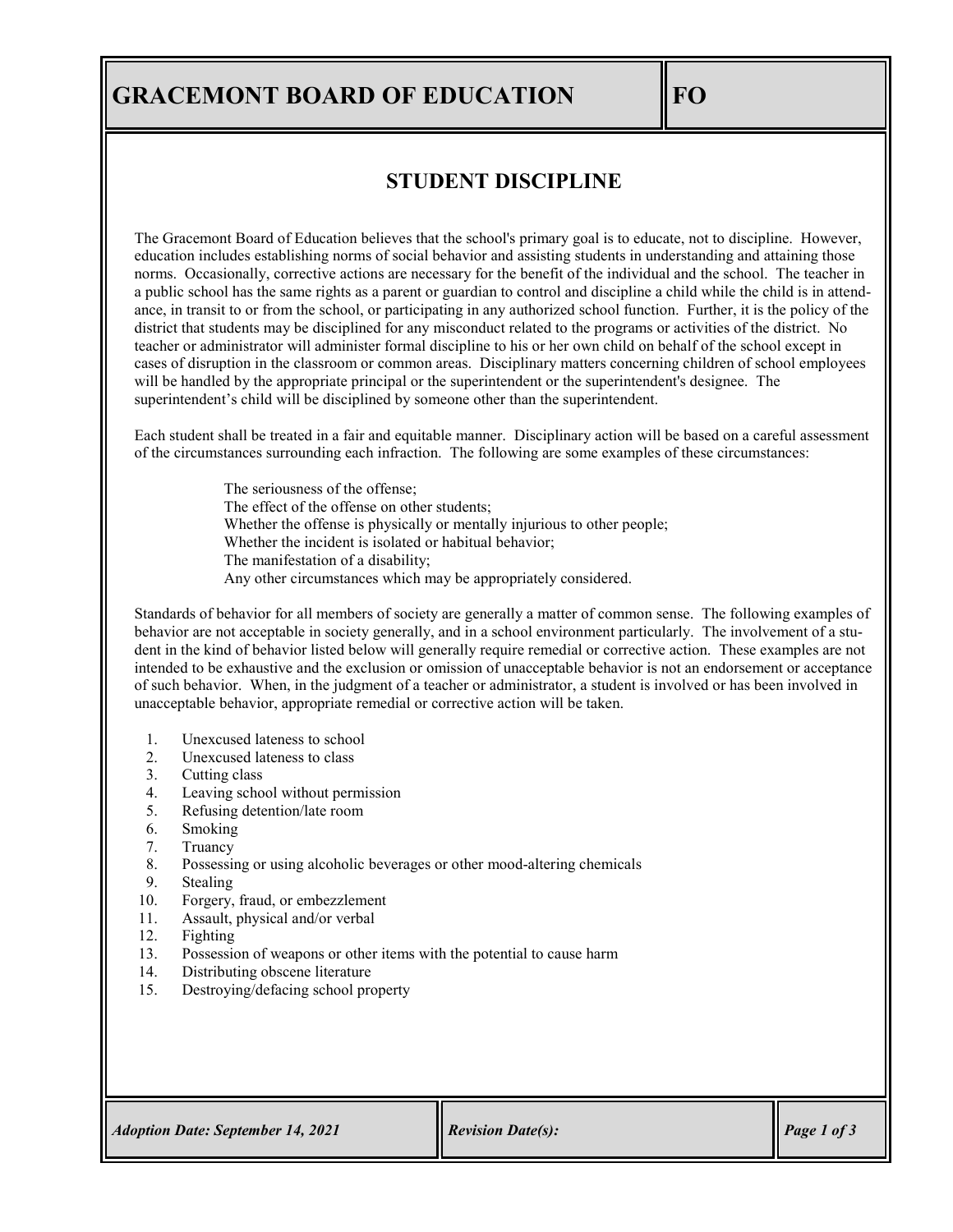## **GRACEMONT BOARD OF EDUCATION FO**

## **STUDENT DISCIPLINE (Cont.)**

- 16. Racial discrimination including racial slurs or other demeaning remarks concerning another person's race, ancestry, or country of origin and directed toward another student, an employee, or a visitor
- 17. Sexual Harassment
- 18. Gang related activity or action<br>19. Cheating
- Cheating

In administering discipline, consideration will be given to alternative methods of punishment to insure that the most effective discipline is administered in each case. In all disciplinary action, teachers and administrators will be mindful of the fact that they are dealing with individual personalities. The faculty may consider consultation with parents to determine the most effective disciplinary measure.

In considering alternatives of corrective actions, the faculty/administration of the school district will consider those listed below. However, the school is not limited to these alternative methods, nor does this list reflect an order or sequence of events to follow in disciplinary actions. The board of education will rely upon the judgment and discretion of the administrator to determine the appropriate remedial or corrective action in each instance.

- 1. Conference with student
- 2. Conference with parents
- 3. In-school suspension
- 4. Detention
- 5. Referral to counselor
- 6. Behavioral contract
- 7. Changing student's seat assignment or class assignment
- 8. Requiring a student to make financial restitution for damaged property
- 9. Requiring a student to clean or straighten items or facilities damaged by the student's behavior
- 10. Restriction of privileges
- 11. Involvement of local authorities<br>12. Referring student to appropriate
- Referring student to appropriate social agency
- 13. Suspension
- 14. Other appropriate disciplinary action as required and as indicated by the circumstances which may include, but is not limited to, removal from eligibility to participate or attend extracurricular activities as well as removal from the privilege of attending or participating in the graduation ceremony, school dances, prom, prom activities, and/or class trips.

Parents, guardians, and students enrolled in this school district shall be notified at the beginning of each school year that this policy is in effect. A copy of this policy will be made available upon request to parents or guardians at any time during the school year.

Parents, guardians, and students residing in this school district are also advised by means of this policy statement and by the student handbook that students in this district shall have no reasonable expectation of privacy rights towards school officials, in school lockers, desks, or other school property. School personnel shall have access to school lockers, desks, and other school property at any time and no reason shall be necessary for such search. Student property may be searched with reasonable suspicion.

Teachers, parents, guardians, and students are invited and encouraged to participate in the formulation of disciplinary policies, rules, and regulations by suggesting to administrators appropriate means of discipline for specific infractions.